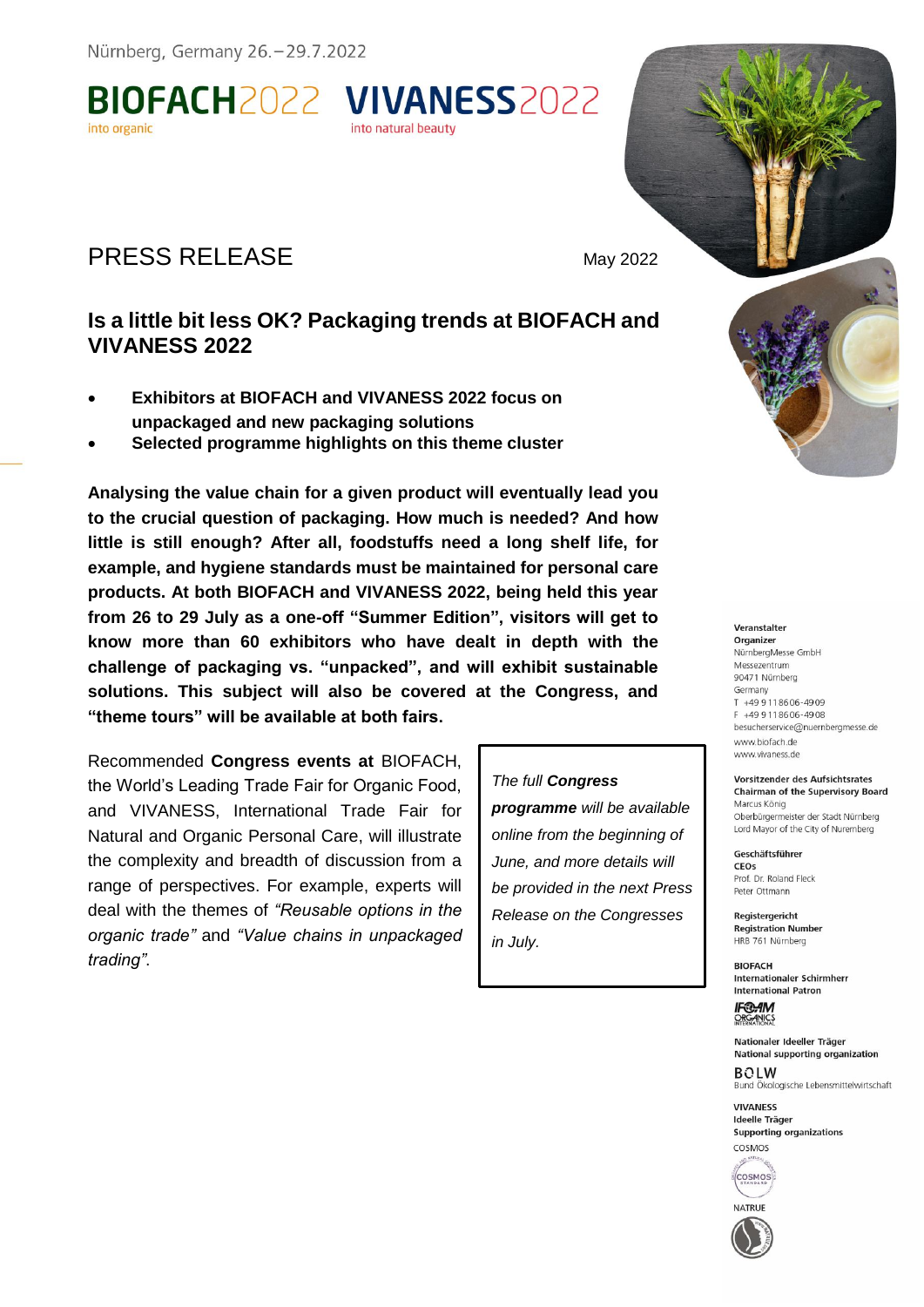Nürnberg, Germany 26.-29.7.2022

BIOFACH2022 VIVANESS2022



**Unpackaged themes, products and services covering all aspects of "zero waste"**

The **"Unpackaged" range of products and services** in Hall 8 very impressively illustrates the growing relevance of this theme. The partners in this shared zone – Eberswalde University for Sustainable Development (HNEE), **Unverpackt e.V.**, the trade association for unpackaged outlets in Germany and the German-speaking parts of the EU, and wholesaler and producer **Bananeira** – collectively show how unpackaged purchasing and doing business for the common good actually work and are constantly being refined.

The layout of the trade fair booth reflects the close interaction between all the players, and a range of scenes provides insights into the unpackaged supply chain, from the situation in the warehouse to the POS setup. According to Unverpackt e.V., the "unpackaged" concept has represented strong collaboration between shops, industry and research from the outset. The partners in this arrangement have long had functioning supply chains and deposit systems in place, which prove that "unpackaged" is also feasible from a logistical angle. Research is still being performed into ways of optimizing these processes and reducing waste volumes even further. "Given the ongoing problem of waste disposal, unpackaged foodstuffs have lost none of their relevance," says Jonas Schmidle, Managing Director of Bananeira GmbH & Co. KG. "The unpackaged sector in Germany has become established, but is suffering from the repercussions of the pandemic and the global political situation. We supply to almost all unpackaged outlets in Germany, and are noticing the decline in sales volumes. But we're remaining positive and productive, and are pulling closer together and working with the unpackaged outlets to overcome this crisis." Looking to the near future, he continues, "Right now, we're working more closely with our customers in order to survive the crisis together. A new project on the theme of "100% German organic agriculture" has the potential to bolster the regional structures in the unpackaged organic sector."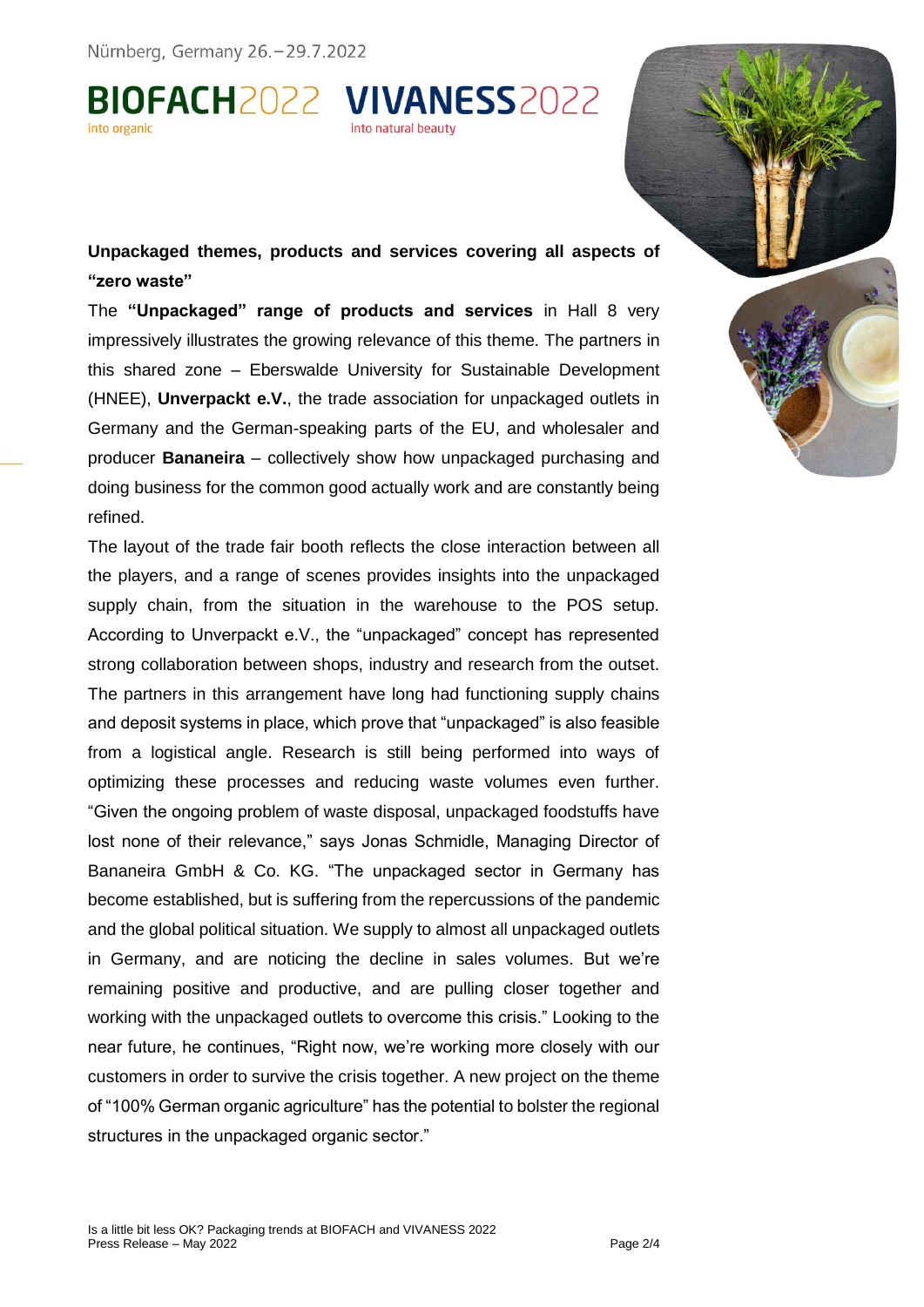Nürnberg, Germany 26.-29.7.2022

BIOFACH2022 VIVANESS2022



## **Strong relevance at both trade fairs**

When they registered, a total of 54 BIOFACH exhibitors and 10 VIVANESS exhibitors said that the subject of packaging would play an important part at their booth this year. Since VIVANESS is being held in Halls 8 and 9 this summer, because Hall 3C is being used as emergency accommodation for Ukrainian refugees, the trade fairs will also be physically closer this year. Anyone interested in sustainable packaging or unpackaged concepts and seeking to gain comprehensive insights will therefore benefit from the shorter distances between the two events. Taking part in the **"Sustainability in the packaging industry" tours** at the New Products stand is also recommended (times to be advised).

### **Create awareness; take responsibility**

Consumers are increasingly paying attention to packaging, and the umbrella conditions are also gradually being put in place at a policy level. **Florian Pachaly, Founder and Executive Partner of RECUP/REBOWL,** comments: "The obligation to provide reusable products in the restaurant industry with effect from 2023 has put discussion about reusable vs. disposable on an entirely new footing. As a provider, our task is now to ensure the restaurant sector is best prepared for this legislation. We're looking forward to this challenge, since we are already demonstrating that "reusable" can become the new standard, thanks to the more than 11,500 partner locations in our RECUP/REBOWL reuse system throughout Germany. Things will only be able to run smoothly for the environment when reuse is considered more important than discarding.